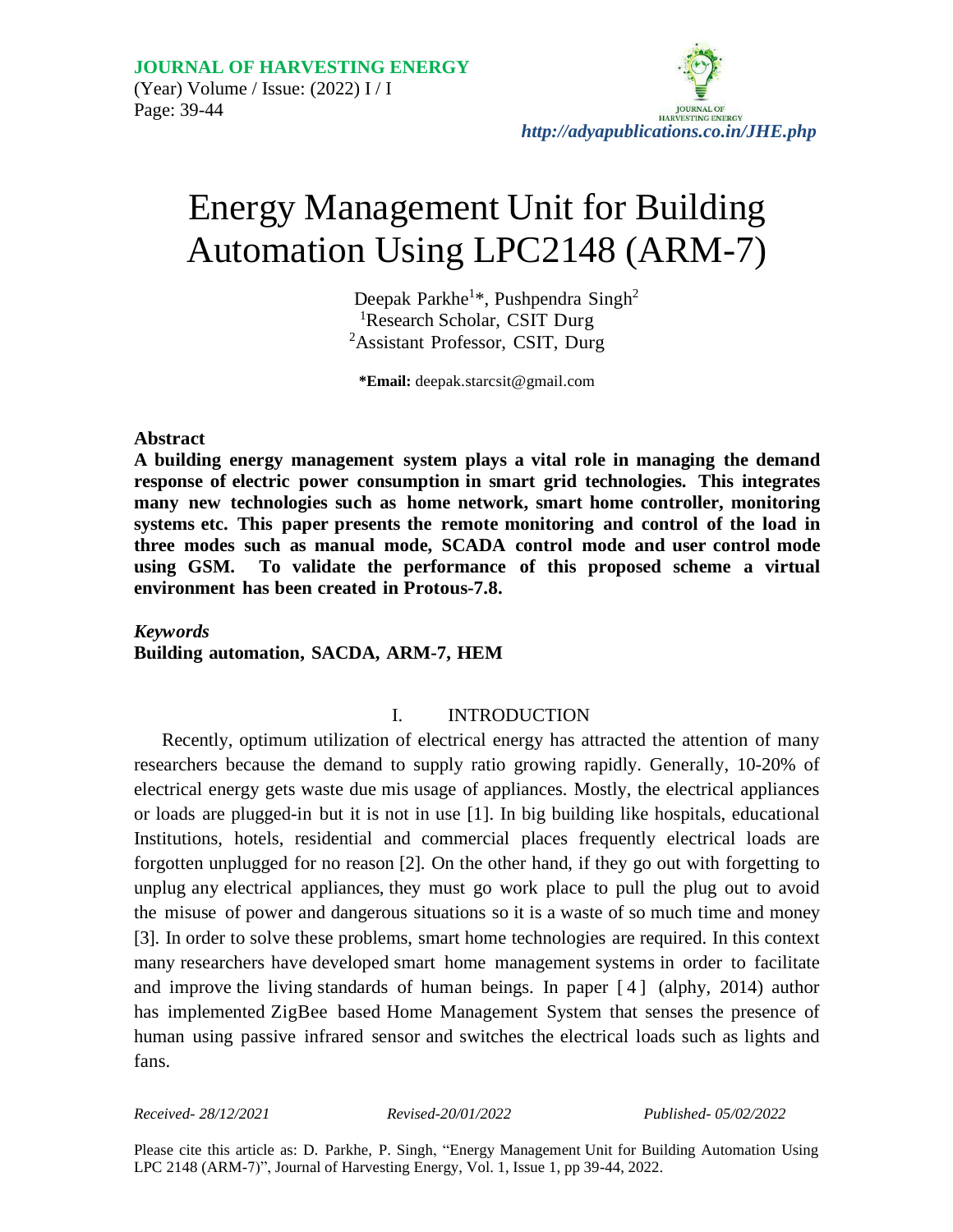The network architecture of Power Line Carrier Communication (PLCC) based home management system was proposed by [5] (Masahiro, 2003). In this paper two controllers have been used one for monitoring and managing home energy requirement and other for adapter for each home appliance. In [6] (Jinsoo, 2009) author presented a scheme to control and save the energy consumption using ZigBee protocol.

In this paper we have proposed efficient monitoring and controlling mechanism that controls the power consumption of building and simultaneously keeps the track of power consumption.

## II. DESCRIPTION OF THE PROPOSED EMU SYSTEM

The concept of proposed scheme is shown in Fig.1. The overall system comprises a building energy management system that provides monitoring and controlling facility in three modes: (a) Manual mode (b) SCADA control mode and (c) user control through mobile/ GSM. In this scheme a controller is provided which ensures that total load plugged at any time instant should not cross maximum demand limit. The Energy Management Unit (EMU) connected to SCADA and GSM transmitter through RS-232 / USB protocol.



**Figure 1.** Schematics of Energy Management System

#### Architecture of Emu

The details of each block of the Energy management system as follows:

## *1. Universal Serial Bus*

The USB is one the most upcoming and recent interfaces available on the PCs. It is being used to connect all sorts of peripheral devices to the PC. In this work ARM (LPC2418) Controller is connected to the USB to get a fast interface to the PC.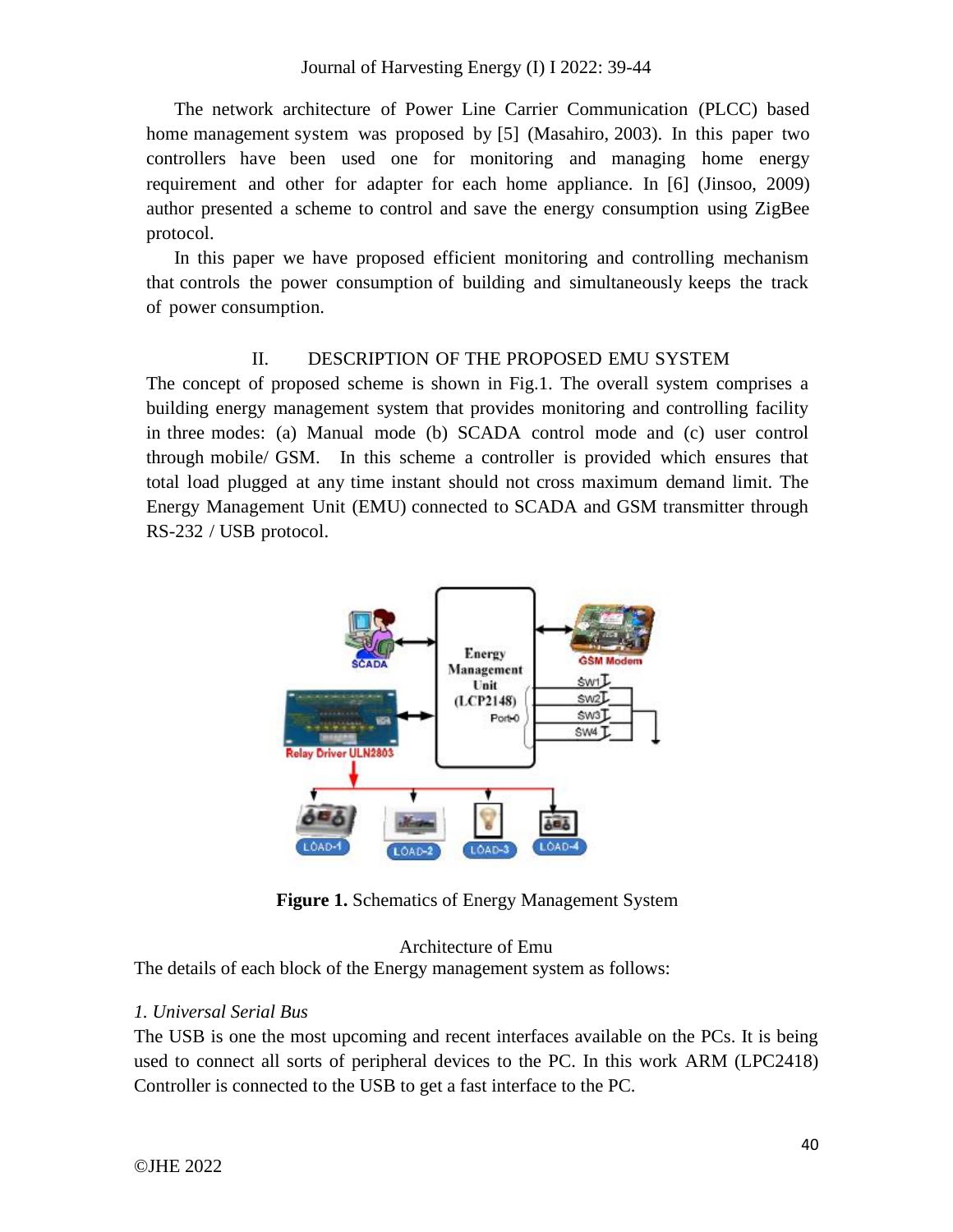# *2. ARM LPC2418 Controller*

The LPC2148 is a low-power Complementary metal-oxide-semiconductor (CMOS) 32-bit microcontroller used the enhanced RISC architecture which is used as the main part of this paper. Through executing powerful instructions in a single clock cycle, the LPC2148 achieves throughputs approaching 17 MIPS sustained 25 MHz permit the system designer, to optimize power consumption versus processing speed, operating Voltage range for this microcontroller is -4.5V to - 5.5V. It has one 32 bit port and one half duplex 16 bit port. In this controller we are having two serial port, where port-A is connected to GSM modem and port-B connected to SCADA computer through USB. The LSB of port-1 pins are connected to hardware switches and Port-0 has been considered as output which is connected to load through driver IC ULN2803.

## *3. Diver IC ULN2803*

The ULN2803 consists of 8-bit TTL-input NPN Darlington sink drivers. Each Darlington driver can handle a maximum of 500mA continuous (when using a single channel only) and can withstand a maximum 50V in its off state. This makes the ULN2803 well suited to provide an interface between the low logic level interfaces and higher current/voltage devices such as relays, solenoids, motors and lamps.

# *4. GSM Modem*

SIM-900 is used in most parts of the world. SIM-900 uses 890–915 MHz to send information from the mobile cell to the BTS (Base Transceiver Station) it is known as uplink and 935–960 MHz for the other direction (i.e. BTS to Mobile device) and this is known as down-link (shown in Fig.2). So to provide the high frequency for up-link and down-link we have to use an oscillator. Since all mobile communications are based on RF (Radio Frequency) so RF amplifier is used. Where, RF amplifier is the combination of RF Signal generator (Usually Voltage Controlled Oscillator) and RF power amplifier with proper matched (in terms of output and input stage of amplifier and antenna respectively) antenna.

In SIM 900 there are two UART (Universal Asynchronous Receiver Transmitter) ports one is used for serial communication (for AT Commands from MCU) and another one is for debug purpose. Debug port is used to firmware updating and real time emulation DTR and RI pins are connected to the processor because DTR are is used to wake up the module from sleep mode and RI is used for the detection for call or SMS. Output of SIM 900 not compatible with MCU so a level converter is required (Such as MAX 232) and another important thing TX pin of MCU is connected to the RX pin of SIM 900 while RX pin of MCU is connected to the TX pin of MCU. It means they are cross connected for data communication. This serial port can be used for CSD FAX, GPRS service and AT Commands. It can support variable baud rates such as 1200, 2400, 4800, 9600, 19200, 38400 and 115200. Auto bauding also support all baud rates as specified in above line except for the last baud rate i.e.,115200.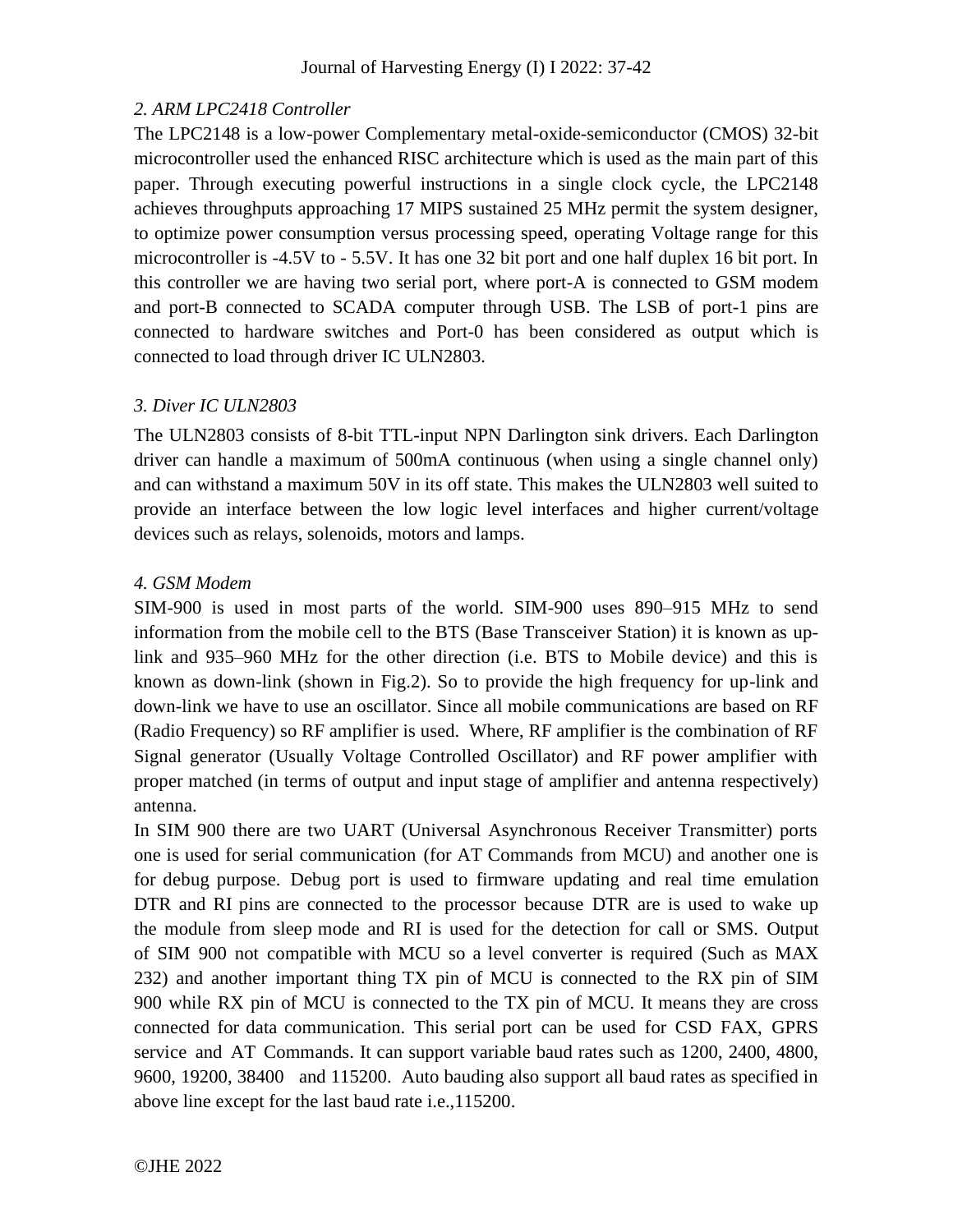

**Figure 2.** SIM900A Module with minimum peripheral for connection

# *5. EMU Communication Module*

In this paper two type of communications are used one to communicate between EMU and SCADA and other between EMU and GSM modem. The communication module affects the performance of overall system.

# *The Demonstration of the Emu System*

The proposed EMU system is shown in Figure 3 with commercial loads. The EMU Graphical User Interface (GUI) has been developed using WinTr open source SCADA software. The scripts of SCADA are written in C-sharp.net software. The refresh script, load script and button scripts are providing functionality to SCADA so that it updates the status of the field data (in this case ON / OFF status of the switches) as shown in the figure 3. The GUI provides a dashboard for main operator to monitor the status of the load, total power consumption at any given time. The data is regularly updated in SCADA and operator can also change his / her load priority and preference setting from the EMU screen. These updated data also sent to the user registered mobile through GSM modem.



**Figure 3.** GUI of SCADA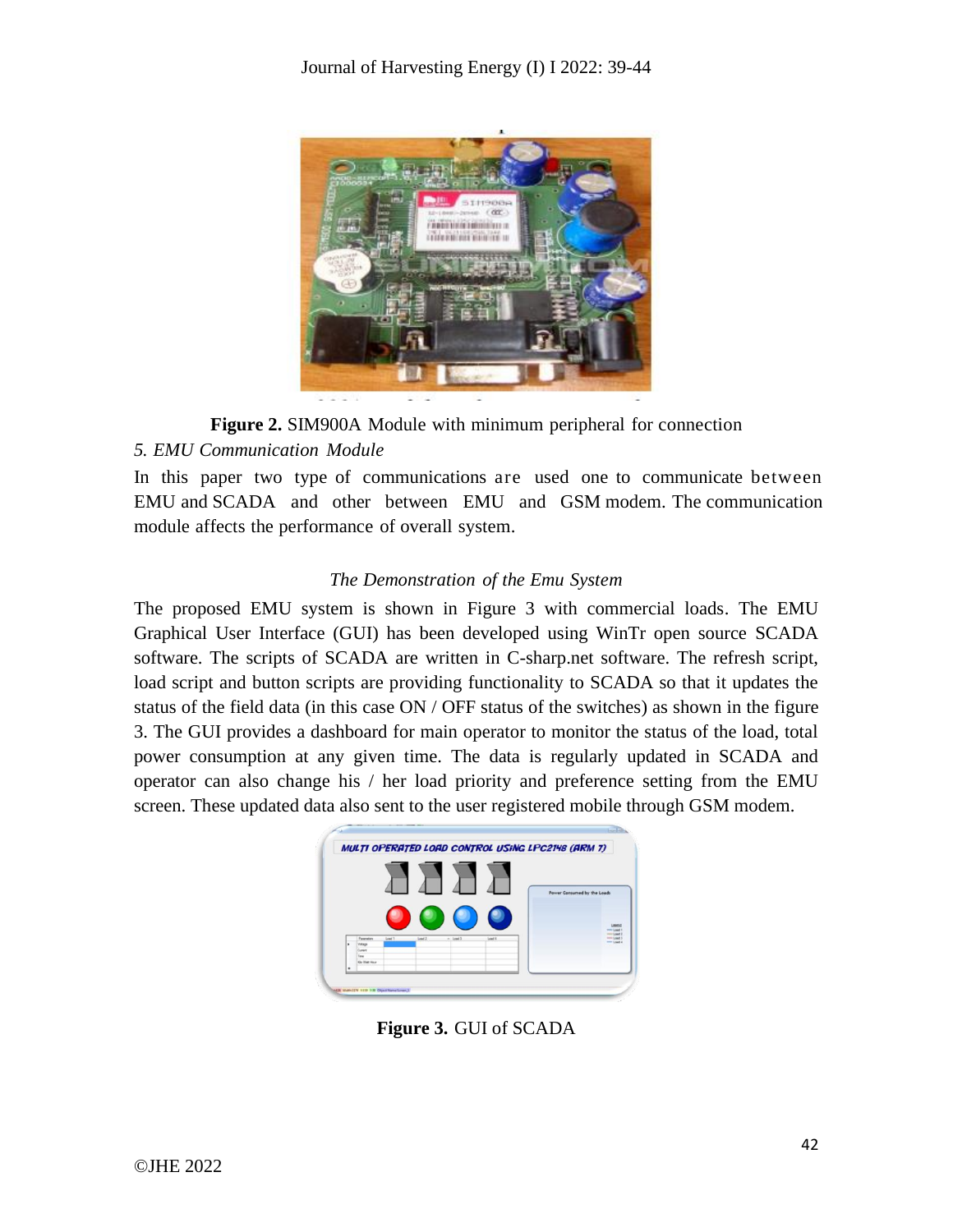## III. OPERATION OF EMU

The EMU is designed using ARM-7 controller. Here, EMU works in Interrupt request mode to communicate with SACDA and GSM modem at 9600 baud-rate, 8-bit data protocol where its parity is none. The hardware switches are connected to port-1 of ARM-7 and they are continuously refereed in polling mode. The user can send the command signal any one of the following mode: (a) manual mode (b) SCADA mode (c) user control through GSM mode. In manual mode switches are continuously monitored, if user presses any switch the corresponding logic level will be changed. During this time EMU capture the present status and compares with past status of the switches. If any change occurs then it takes corresponding action (will change ON/OFF status of the load) as well as simultaneously data is updated in SCADA at 9600 baud-rate.

Here, we have used bidirectional SCADA is designed. If SCADA sends the signal to EMU it invokes the corresponding interrupt at serial port-A. Meanwhile, the controller stops the current operation and gives the services to the interrupts. The SCADA sends the data in form of alphanumeric string "A" i.e. Load-1 changed status is sent to EMU. If the new and old switching statuses of loads are same it complements the previous status. Further, LPC2418 controller sends the feedback to SCADA in "1A" (i.e. load is plugged) or "0A" (i.e. load is unplugged) In order to control the appliances in work place from distance GSM modem can be used. In this mode firstly, the user send the status query "CURRENT STATUS" to the GSM module which is connected to main controller (EMU). The EMU connected GSM module fetch the data from the SCADA and sends the SMS back to the registered mobile number of the user. If the user wants the change the plugging status of the load he/she will send the message by typing "1A to 0A" to the SCADA unit through EMU connected GSM module. The simulation of above proposed system is carried out in Protus software and its screen shot is given in Fig.4.



**Figure 4.** Protus-7.8 Simulation of EMU with SCADA and GSM virtual terminals